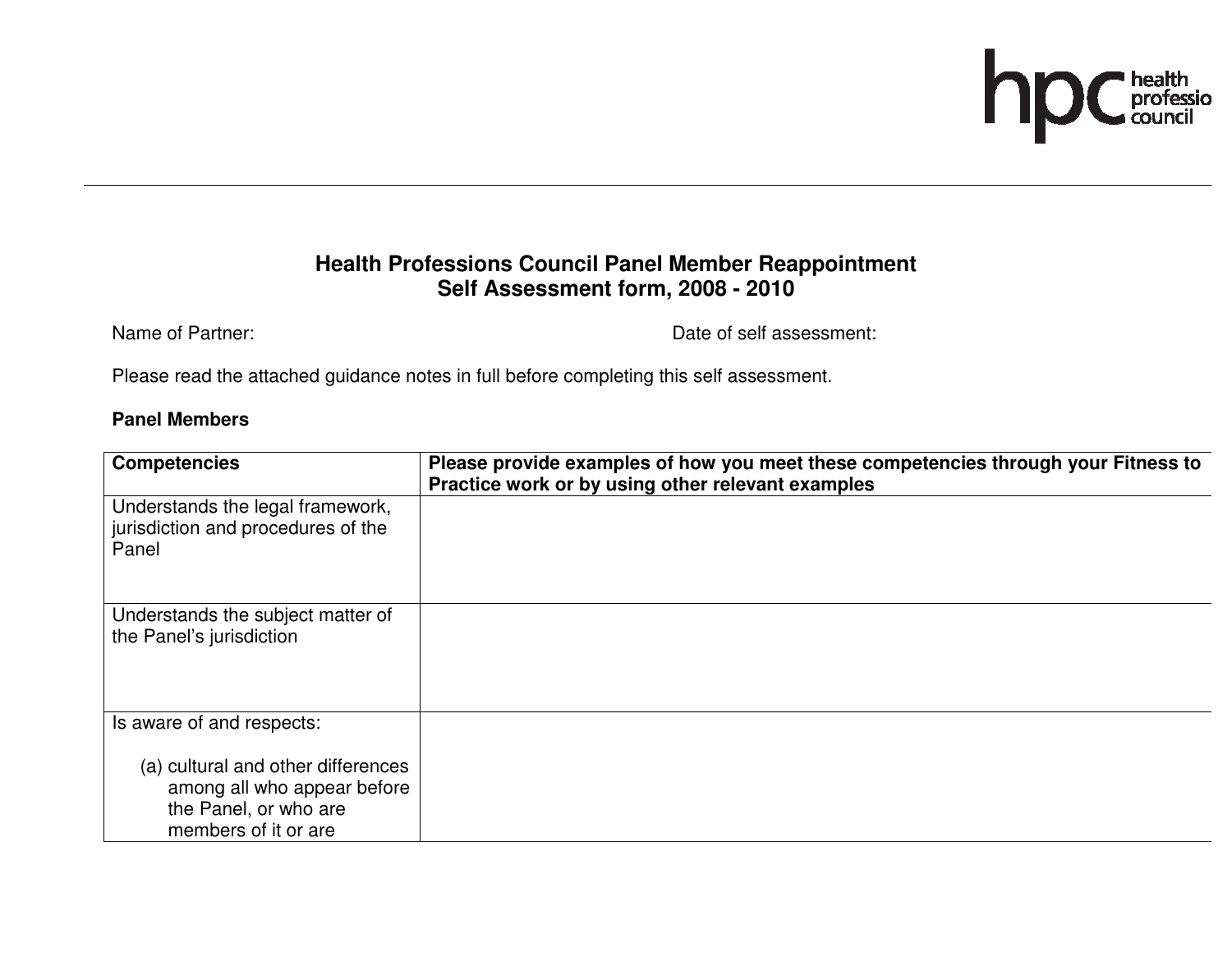| employees of the HPC,<br>including differences in age,<br>beliefs, gender, race,<br>religious customs, sexual<br>and life beliefs    |  |
|--------------------------------------------------------------------------------------------------------------------------------------|--|
| (b) the particular needs of<br>parties, their representatives,<br>witnesses and employees<br>with physical or mental<br>disabilities |  |
| Communicates effectively                                                                                                             |  |
| Acts in a manner that establishes<br>and maintains the independence<br>and authority of the panel                                    |  |
| Undertakes necessary preparatory<br>work for all employees                                                                           |  |
| Identifies and assimilates relevant<br>facts and expert evidence                                                                     |  |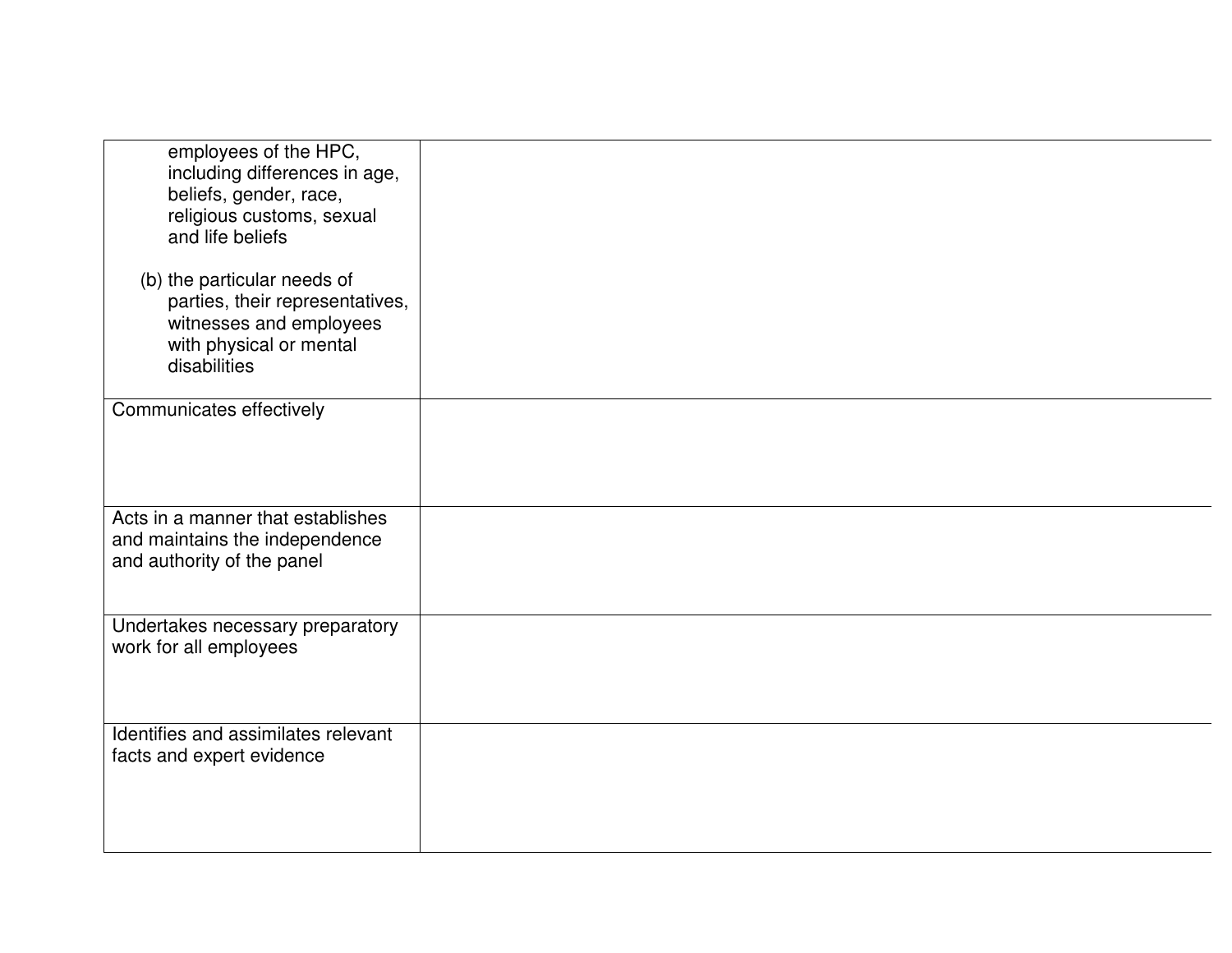| Asks questions concerning material<br>issues                 |  |
|--------------------------------------------------------------|--|
| Takes an active part in deliberations<br>and decision making |  |

Signed ………………………………………………….…………… Date ……………………………………………………….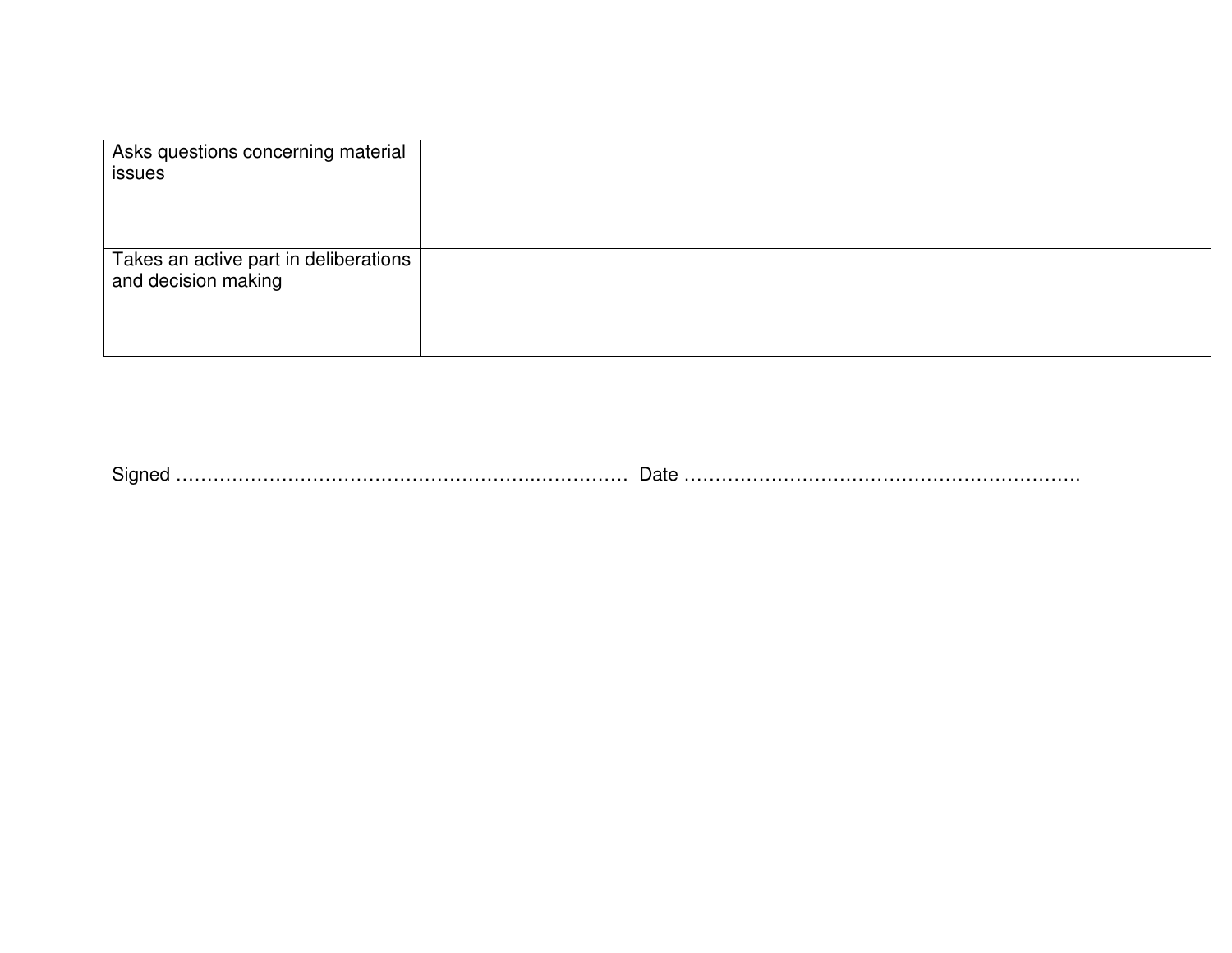

## **Health Professions Council Panel Chair Reappointment Self Assessment Matrix, 2008 - 2010**

Name of Partner:  $\blacksquare$ 

Please read the attached guidance notes in full before completing this self assessment.

#### **Panel Chair**

| <b>Competencies</b>                                                                                  | Please provide examples of how you meet these competencies through your Fitness to<br>Practice work or by using other relevant examples |
|------------------------------------------------------------------------------------------------------|-----------------------------------------------------------------------------------------------------------------------------------------|
| Understands the legal framework,<br>jurisdiction and procedures of the<br>Panel                      |                                                                                                                                         |
| Understands the subject matter of<br>the Panel's jurisdiction                                        |                                                                                                                                         |
| Possesses a detailed knowledge<br>and understanding of the law and<br>practice relevant to the Panel |                                                                                                                                         |
| Possesses a detailed knowledge of<br>the jurisdiction and procedures                                 |                                                                                                                                         |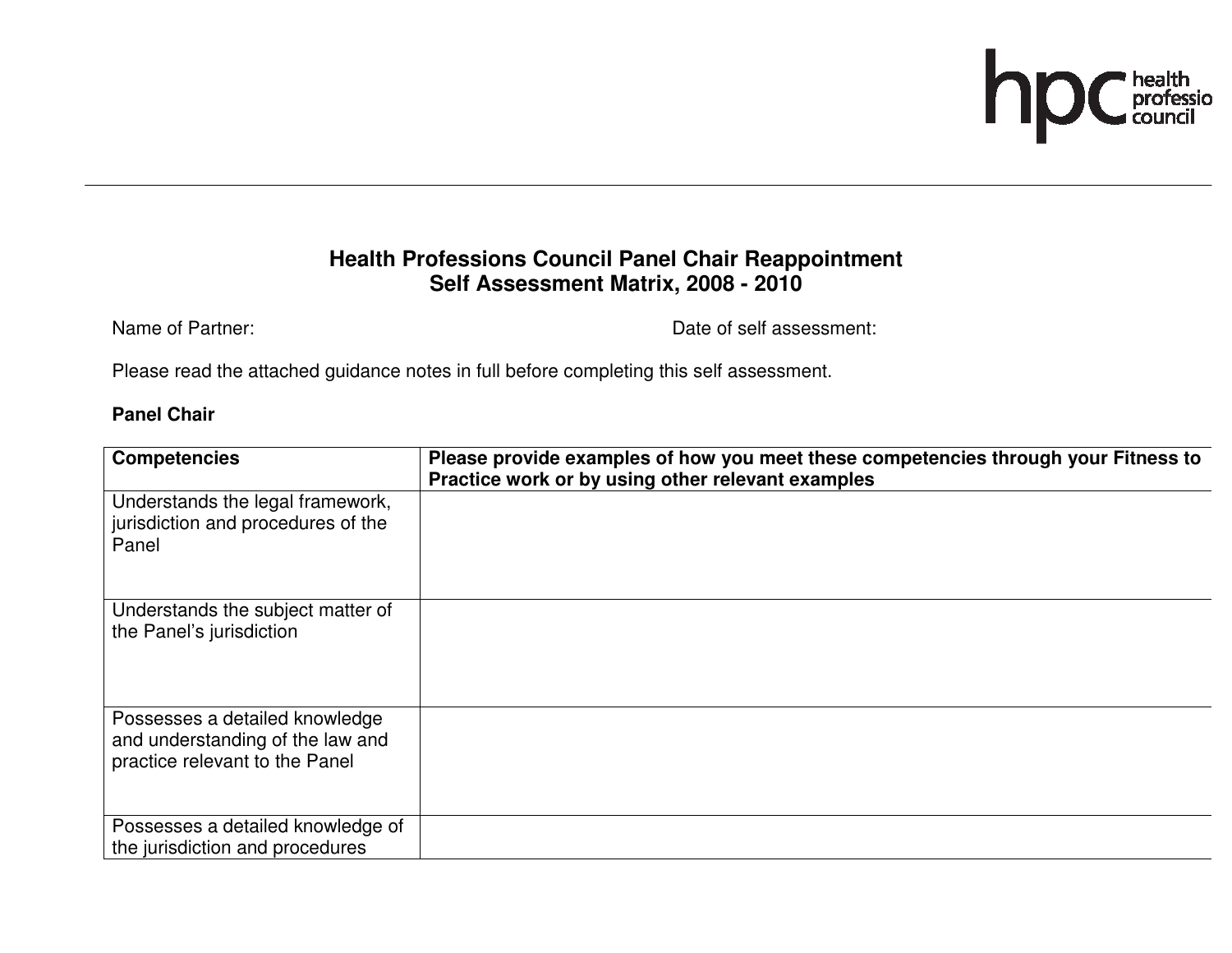| relating to the Panel.                                                                                                                                                                                                                                  |  |
|---------------------------------------------------------------------------------------------------------------------------------------------------------------------------------------------------------------------------------------------------------|--|
|                                                                                                                                                                                                                                                         |  |
|                                                                                                                                                                                                                                                         |  |
|                                                                                                                                                                                                                                                         |  |
| Is aware of and respects:                                                                                                                                                                                                                               |  |
| (a) cultural and other differences<br>among all who appear before<br>the Panel, or who are<br>members of it or are<br>employees of the HPC,<br>including differences in age,<br>beliefs, gender, race,<br>religious customs, sexual<br>and life beliefs |  |
|                                                                                                                                                                                                                                                         |  |
| (b) the particular needs of<br>parties, their representatives,<br>witnesses and employees<br>with physical or mental<br>disabilities                                                                                                                    |  |
| Facilitates the participation of all<br>parties, representatives and<br>members to promote equal<br>treatment.                                                                                                                                          |  |
| Communicates effectively                                                                                                                                                                                                                                |  |
|                                                                                                                                                                                                                                                         |  |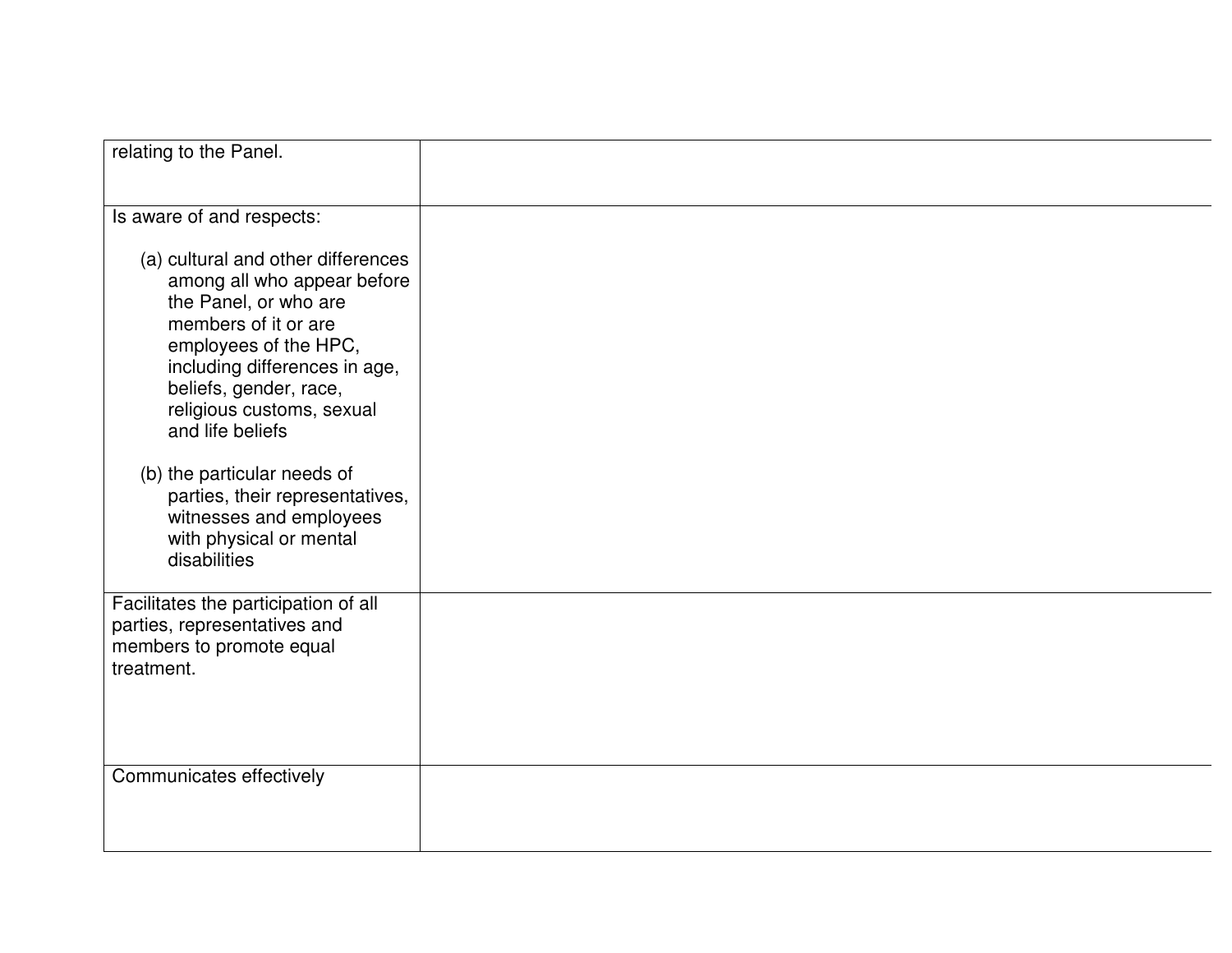| Acts in a manner that establishes                   |  |
|-----------------------------------------------------|--|
| and maintains the independence                      |  |
| and authority of the panel                          |  |
|                                                     |  |
|                                                     |  |
| Manages the hearing in a manner                     |  |
| that enables proper participation by                |  |
| all those present.                                  |  |
|                                                     |  |
|                                                     |  |
| Manages the hearing to facilitate a                 |  |
| fair and timely disposal.                           |  |
|                                                     |  |
|                                                     |  |
| Undertakes necessary preparatory                    |  |
| work for all employees                              |  |
|                                                     |  |
|                                                     |  |
|                                                     |  |
| Identifies and assimilates relevant                 |  |
| facts and expert evidence                           |  |
|                                                     |  |
|                                                     |  |
|                                                     |  |
|                                                     |  |
| Asks questions concerning material<br><b>issues</b> |  |
|                                                     |  |
|                                                     |  |
|                                                     |  |
|                                                     |  |
|                                                     |  |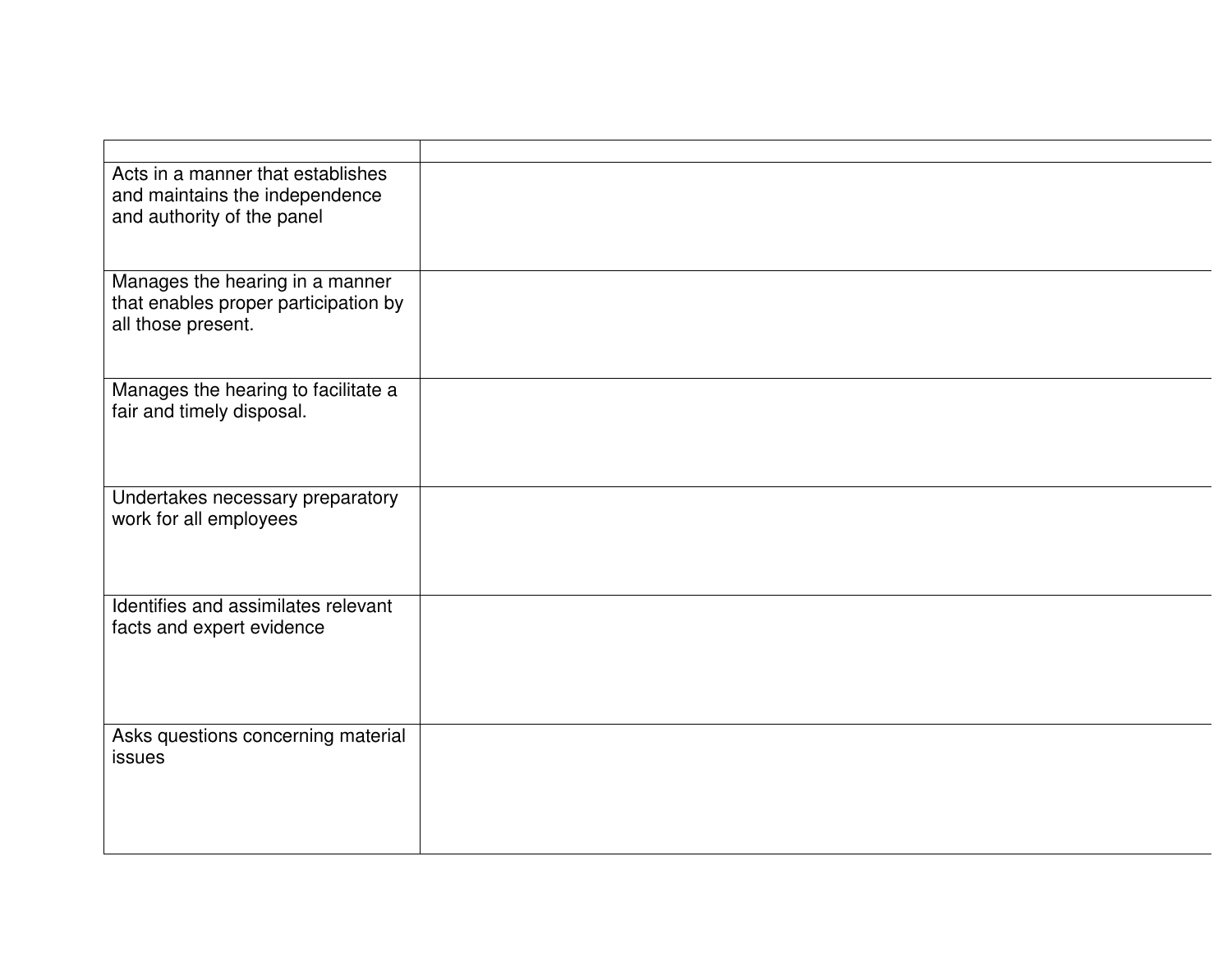| Conducts the hearing to encompass<br>all relevant issues.         |  |
|-------------------------------------------------------------------|--|
| Seeks further evidence as required.                               |  |
| Takes an active part in deliberations<br>and decision making      |  |
| Involves all members in the<br>deliberations and decision making. |  |
| Establishes a structured decision<br>making process.              |  |

| $\overline{\phantom{0}}$<br>المستنبين المستنبين المستنبين المستنبين العملي المستنبين المستنبين المستنبين المستنبين المستنبين العالمات |  |
|---------------------------------------------------------------------------------------------------------------------------------------|--|
|---------------------------------------------------------------------------------------------------------------------------------------|--|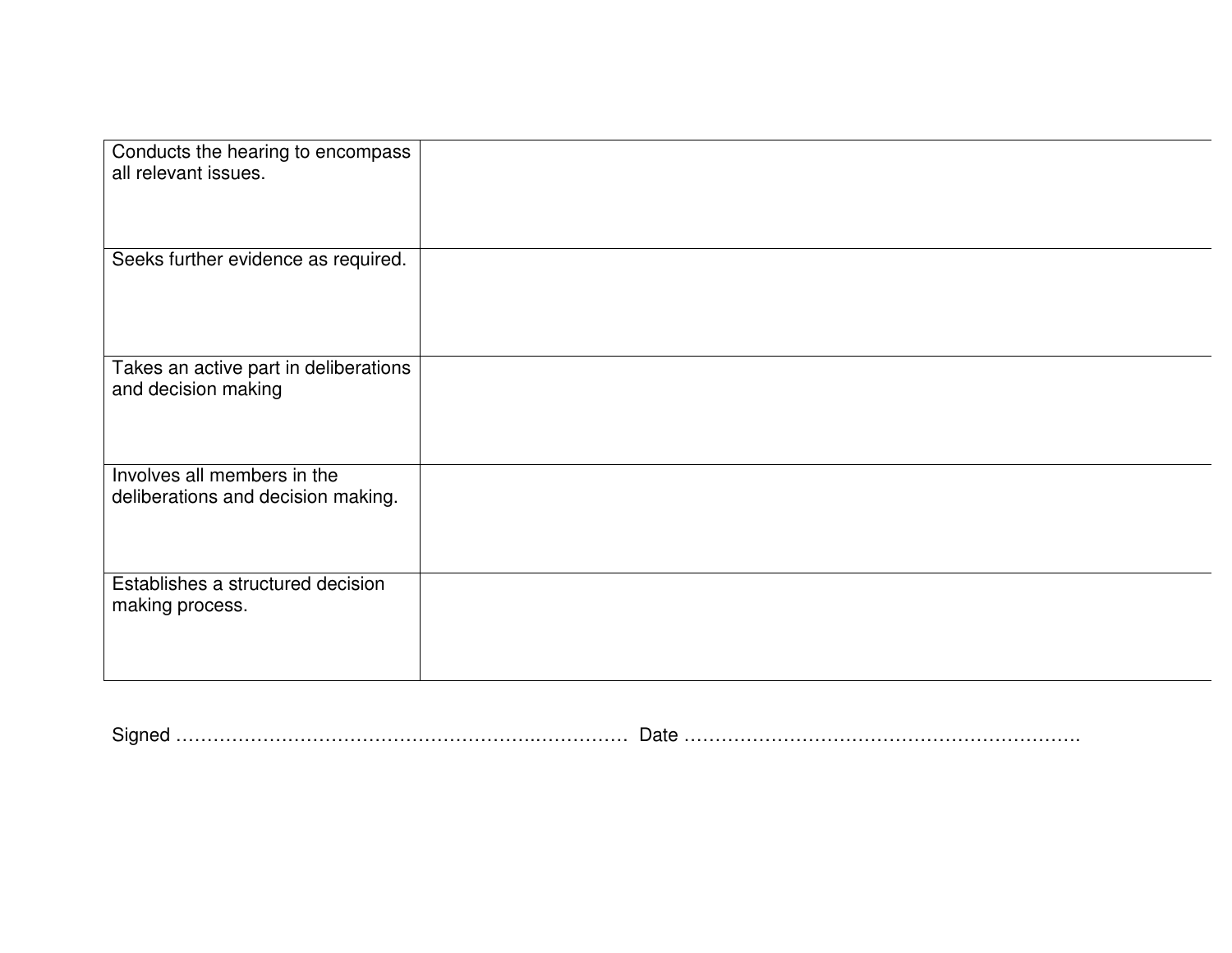

### **Panel Member Reappointment Assessment Scoring Sheet**

**Name of Partner: …………………………………**

- **M = Met, fully demonstrated competency**
- **P = Partially demonstrated competency**

**D = Did not demonstrated competency** 

| <b>Competencies</b>                                                                                                                                                                                                                                                                  | M / P / D | Comments |
|--------------------------------------------------------------------------------------------------------------------------------------------------------------------------------------------------------------------------------------------------------------------------------------|-----------|----------|
| Understands the legal framework,<br>jurisdiction and procedures of the<br>Panel                                                                                                                                                                                                      |           |          |
| Understands the subject matter of<br>the Panel's jurisdiction                                                                                                                                                                                                                        |           |          |
| Is aware of and respects:<br>(a) cultural and other differences<br>among all who appear before<br>the Panel, or who are<br>members of it or are<br>employees of the HPC,<br>including differences in age,<br>beliefs, gender, race,<br>religious customs, sexual<br>and life beliefs |           |          |
| (b) the particular needs of<br>parties, their representatives,<br>witnesses and employees<br>with physical or mental<br>disabilities                                                                                                                                                 |           |          |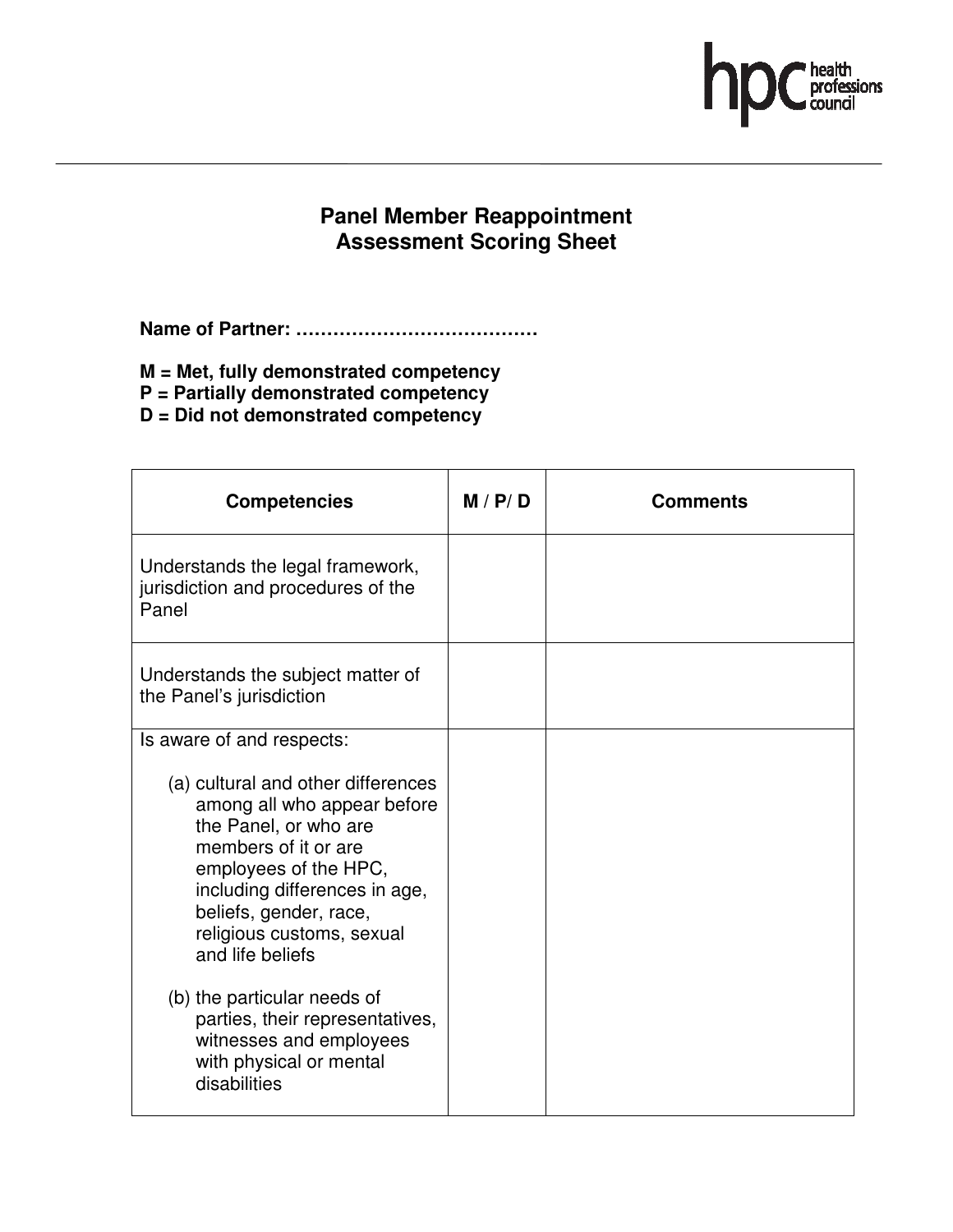| Communicates effectively                                                                          |  |
|---------------------------------------------------------------------------------------------------|--|
| Acts in a manner that establishes<br>and maintains the independence<br>and authority of the panel |  |
| Undertakes necessary preparatory<br>work for all employees                                        |  |
| Identifies and assimilates relevant<br>facts and expert evidence                                  |  |
| Asks questions concerning material<br>issues                                                      |  |
| Takes an active part in deliberations<br>and decision making                                      |  |

Reviewer's name …………………………

Signed …………………………………… Date: ……………………………………….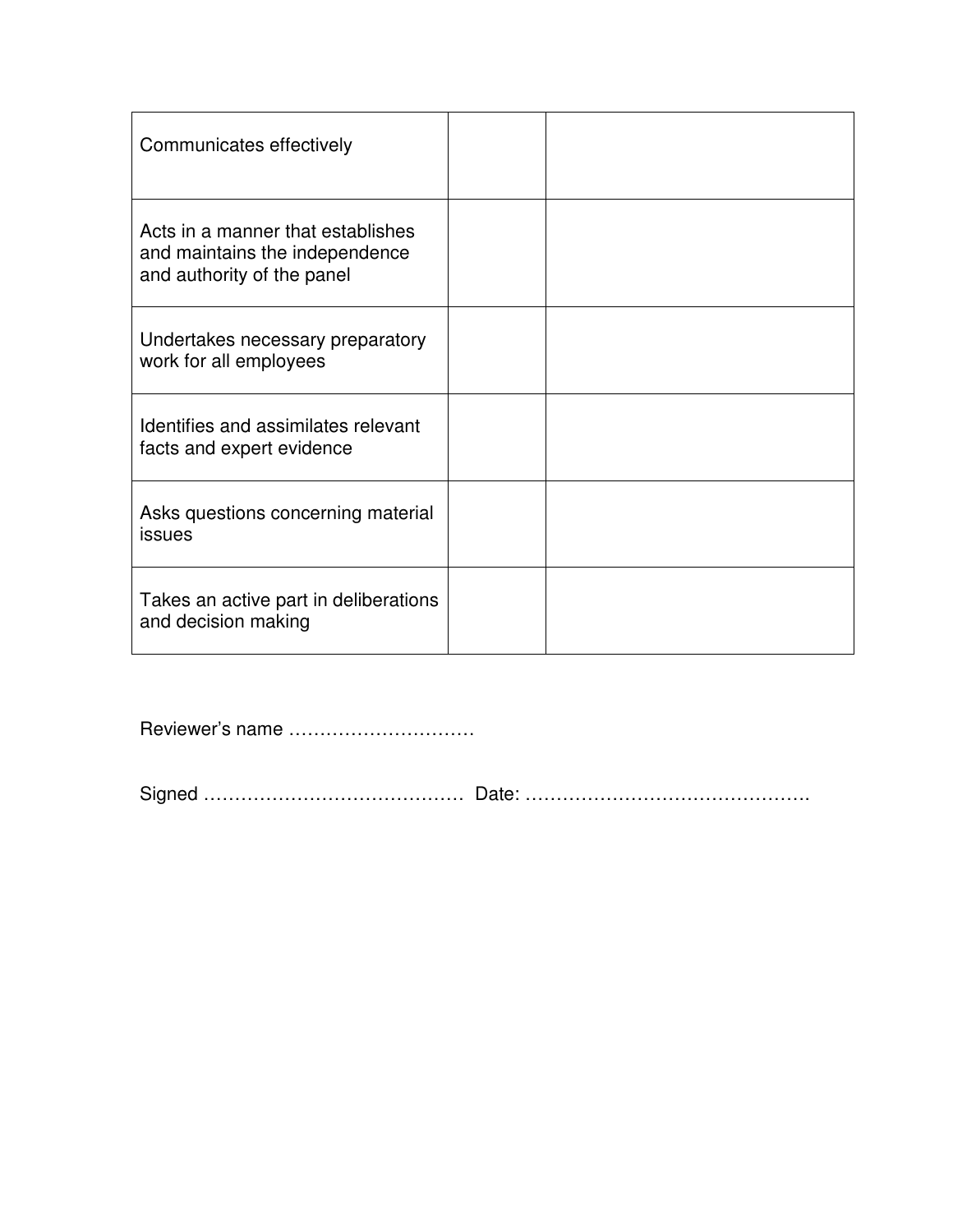# $\mathsf{h}$ ■ health<br>professions<br>■ council

## **Panel Chair Reappointment Assessment Scoring Sheet**

**Name of Partner: ……………………………………**

- **M = Met, fully demonstrated competency**
- **P = Partially demonstrated competency**
- **D = Did not demonstrate competency**

| <b>Competencies</b>                                                                                                                                                                                                                                                               | M/P/D | <b>Comments</b> |
|-----------------------------------------------------------------------------------------------------------------------------------------------------------------------------------------------------------------------------------------------------------------------------------|-------|-----------------|
| Understands the legal framework,<br>jurisdiction and procedures of the<br>Panel                                                                                                                                                                                                   |       |                 |
| Understands the subject matter of the<br>Panel's jurisdiction                                                                                                                                                                                                                     |       |                 |
| Possesses a detailed knowledge and<br>understanding of the law and practice<br>relevant to the Panel                                                                                                                                                                              |       |                 |
| Possesses a detailed knowledge of the<br>jurisdiction and procedures relating to<br>the Panel.                                                                                                                                                                                    |       |                 |
| Is aware of and respects:<br>(a) cultural and other differences<br>among all who appear before<br>the Panel, or who are members<br>of it or are employees of the<br>HPC, including differences in<br>age, beliefs, gender, race,<br>religious customs, sexual and<br>life beliefs |       |                 |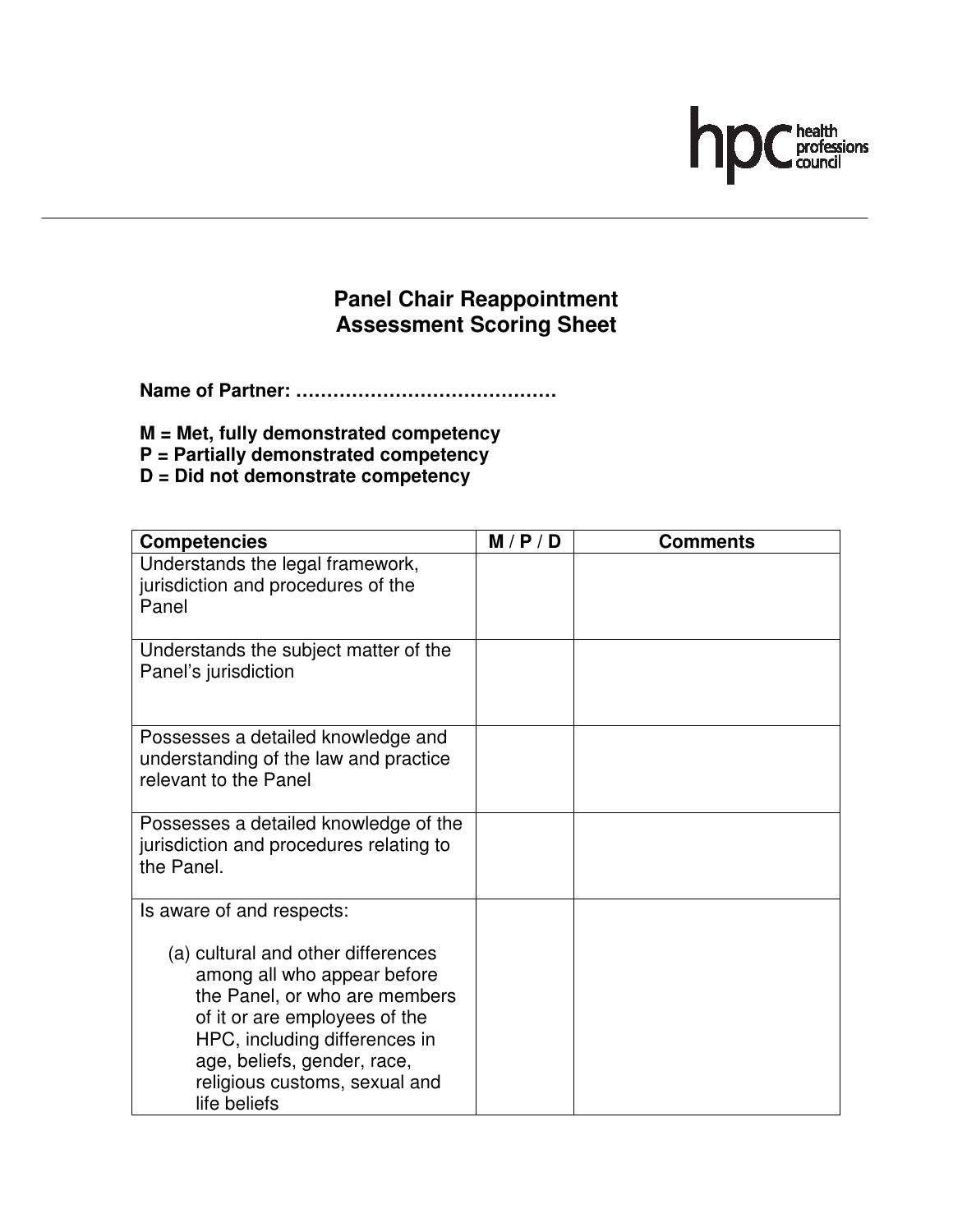| (b) the particular needs of parties,<br>their representatives, witnesses<br>and employees with physical or<br>mental disabilities<br>Facilitates the participation of all |  |
|---------------------------------------------------------------------------------------------------------------------------------------------------------------------------|--|
| parties, representatives and members<br>to promote equal treatment.                                                                                                       |  |
| Communicates effectively                                                                                                                                                  |  |
| Acts in a manner that establishes and<br>maintains the independence and<br>authority of the panel                                                                         |  |
| Manages the hearing in a manner that<br>enables proper participation by all<br>those present.                                                                             |  |
| Manages the hearing to facilitate a fair<br>and timely disposal.                                                                                                          |  |
| Undertakes necessary preparatory<br>work for all employees                                                                                                                |  |
| Identifies and assimilates relevant facts<br>and expert evidence                                                                                                          |  |
| Asks questions concerning material<br><b>ISSUES</b>                                                                                                                       |  |
| Conducts the hearing to encompass all<br>relevant issues.                                                                                                                 |  |
| Seeks further evidence as required.                                                                                                                                       |  |